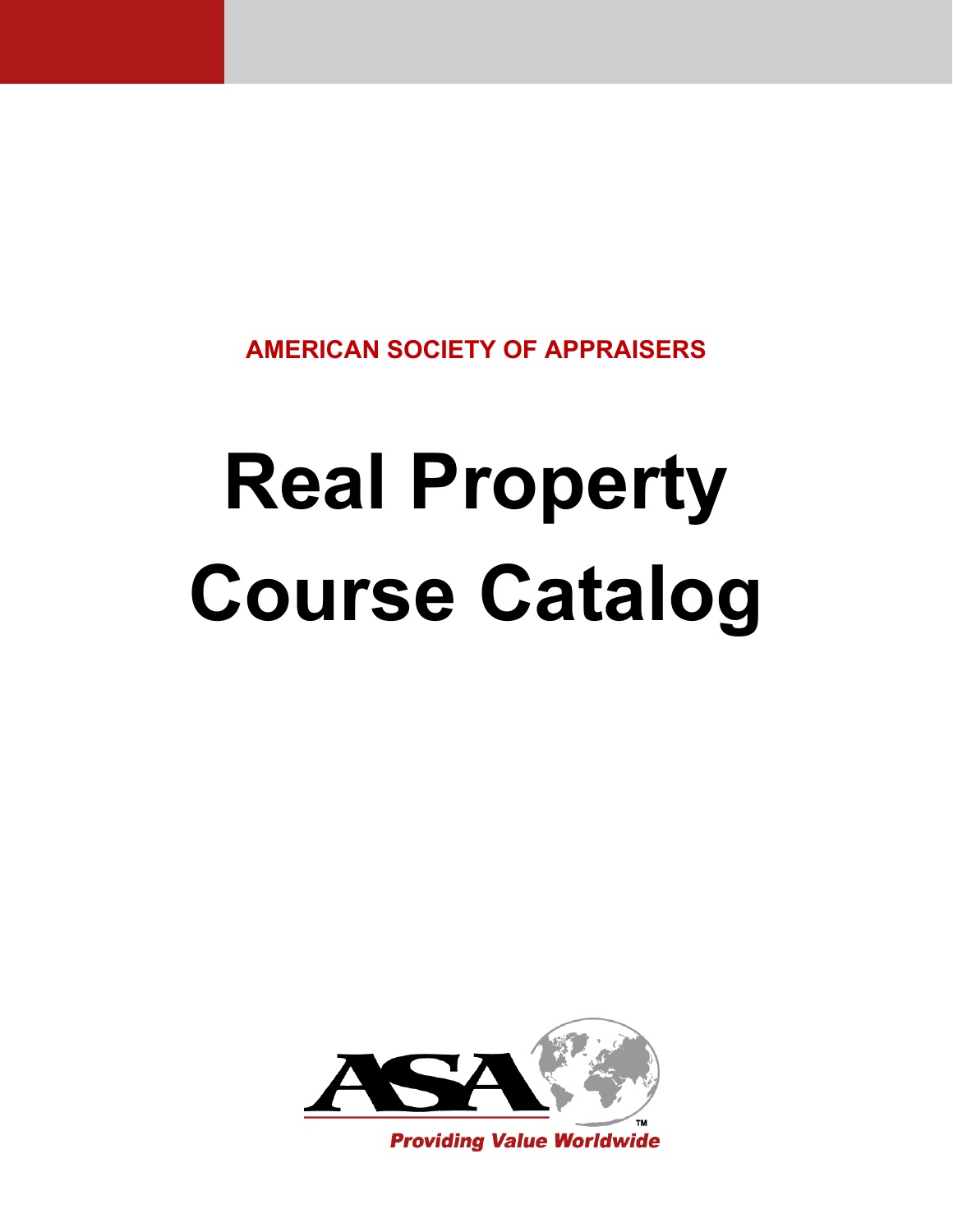# **Continuing Education**

#### **ASA Chapter Courses** – Former NAIFA courses, between 2 and 8 hours

**Adjusting Comparable Sales for Seller Concessions** (7 hours) – The objective of the course is for each student to not only gain an understanding of the recognized methods and techniques of adjusting comparable sales for seller concessions, but also to be able to apply these recognized methods and techniques to appraisals where comparable sales with seller paid concessions are involved.

**Appraisal of Green Homes** (7 Hours) ‐ The objective of the course is for each student to gain an understanding and a working knowledge of what constitutes Green Construction, the history of Green Construction, approximately 51 frequently misunderstood terms relating to Green Construction, the major Green Home Certifying Organizations and how they work, how to find Homes with Green Energy Efficient features and Green Certified homes, and also a working knowledge of how to extract adjustments using sales databases. An additional object is for each student to gain a working knowledge of how to use the Green Section of the Marshall & Swift Residential Cost Handbook.

**Benefits of Going Paperless** (4 hours) – This seminar is structured to demonstrate the practical benefits of "going paperless" in creating more comprehensive appraisal workfiles. The seminar will correlate the appraisal workfile to the appraisal development through the appraisal reporting process by citing practical examples of maintaining appropriate workfile content in a "paperless" or "digital" format to support the conclusions and opinions stated in the appraisal.

**Collateral Underwriter and the Future of Appraising** (4 hours) – This 4‐hour course provides an overview of the new Fannie Mae Collateral Underwriter program and its effects on residential appraisers and their practice.

**Course 2.4 – Roadmap System to Income Capitalization** (7 hours) – This 7‐hour Course uses real‐life examples and case studies to provide a systematic method to process net operating income, understand the time value of money concepts, apply the roadmap system to valuation techniques, such as rate development and residual valuation, and recognize the various methods of yield capitalization and the valuation of lease fee and leasehold interests. The Course has been designed to be an introduction to the field of commercial valuation, the methods and techniques used to value commercial properties. A 12C Calculator is required to attend this Seminar or the individual may use a calculator of their choosing, provided they are proficient in its use.

**Delaware Law** (3 hours) ‐ This 3‐hour course provides comprehensive coverage of the Delaware administrative code and license law as it pertains to real estate appraisers.

**Dealing with a Negative Review** (4 hours) – This 4‐hour course defines the different types of appraisal reviews, provides an overview of state licensing requirements and the USPAP ethics rule, identifies the different questions an appraiser should ask if he or she receives a negative review, and offers strategies for rebutting a negative review.

**Developing and Support Adjustments** (7 hours) – Appraisers spend a good part of each day making adjustments to comparable sales and rentals. They may also be making adjustments in the cost approach to adjust the land comparables and to reflect depreciation. Appraisers are increasingly asked by clients, review appraisers, and state appraiser regulatory boards to provide additional information relating to support their adjustments and conclusion. This seminar is intended to provide a fresh look at the process of identifying, extracting, and supporting adjustments.

**Easements, Profits, and Licenses in Land** (8 hours) ‐ This course explains the property rights acquired for various type easements, the difference in transferring property rights versus giving permission to a person to use real estate and how to perfect the taking of profits from land.

**HUD Single Family Housing Policy Handbook – 4000.1 Appraisal Overview** (7 hours) – This 7‐hour course provides a thorough overview of the new Single Family Housing Policy Handbook, including the role of the FHA appraiser, doing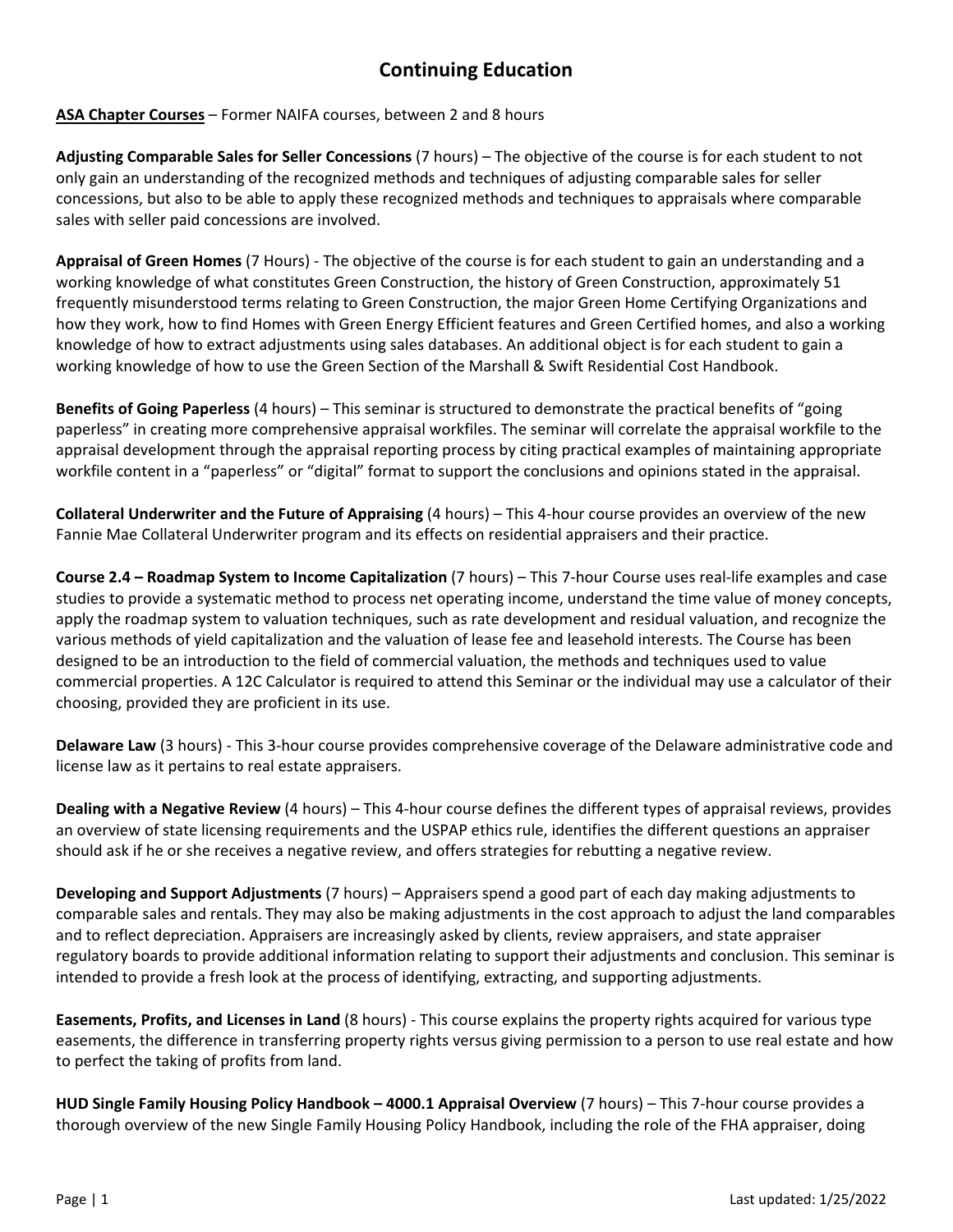business with FHA appraisers, property eligibility, acceptability criteria, appraiser requirements, and the characteristics of property improvements.

**Identifying Comparable Properties** (7 hours) – The objective of the course is to gain an understanding of the recognized methods and techniques for identifying comparable properties, and their application to appraisals, as set forth by the Appraisal Practices Board. Case studies and examples provide student involvement. The Revised APB Valuation Advisory #4 will be provided and used as student reference material.

**Institutional Fraud** (4 Hours and 8 Hours) ‐ This course has been written to stimulate the professional in examining their ethics. Fraud manifests itself in many directions and can occur in various forms and to various persons or entities. The course is a compilation of timely and exhaustive research into the subject of fraud and its possible consequences within the industry. Adjudicated cases from throughout the United States are utilized in the presentation of this course, along with current pending cases. Through these cases, students will be made aware of the extraordinary time involved from the initial investigation through final adjudication.

**Lending Guidelines for Manufactured Housing** (4 hours) ‐This course is designed to enhance the appraiser's knowledge of current lending guidelines established by FNMA, HUD and Freddie Mac in the valuation of manufactured housing. An overview of the forms utilized in the appraisal of manufactured housing will be presented along with current the newly adopted 1004C‐2005 Manufactured Home Appraisal Form. A full printing of the FNMA Announcement is contained within the Appendix.

**Manufactured Home Guide: History & Construction** (4 hours) ‐ This course is designed to assist the practicing appraiser in the identification of quality from fair to good in manufactured houses. A history of the evolution of manufactured housing will be presented along with the overall basic construction of manufactured houses from the 1960's to current construction techniques.

**Manufactured Home Guide** (8 hours) ‐ This course is designed to assist the practicing appraiser in the identification of quality from fair to good in manufactured houses. A history of the evolution of manufactured housing will be presented along with the overall basic construction of manufactured houses from the 1960's to current construction techniques. The course is designed to enhance the appraiser's knowledge of current lending guidelines established by Fannie Mae, HUD and Freddie Mac in the valuation of manufactured housing.

**Performing VA Appraisals** (7 hours) – This 7‐hour course will introduce attendees to the VA Loan Guarantee program, provide guidance about how to become a VA appraiser, outline the real estate properties eligible for the VA Mortgage Loan program, and detail the VA appraisal report contents, the approaches to value in VA appraisals, and other market analysis requirements. Other topics in this course include MPRs and repairs, proposed construction, other property types, minimum property requirements, and VA sanctions.

**Residential Appraising in a Changing Market** (7 hours) – The objective of the course is for each student to not only gain an understanding of the recognized methods and techniques of residential appraising in a declining market, but also to be able to apply these recognized methods and techniques to appraisals in any changing market.

**Residential Narrative Report Writing** (7 hours) ‐ The course is designed to be presented in a class room setting. It will be a lecture with class discussion style presentation. The course is designed to be presented following a 59‐page sample narrative appraisal report, augmented with a 53‐slide PowerPoint presentation. The students will end up with a narrative residential appraisal report template they take with them that will be useful as a guide in writing residential narrative appraisal reports in the future, should the need arise. They will learn how to use this tool in future appraisal situations.

**Stop the Madness** (4 hours) – This seminar is presented as a refresher to the practicing appraiser in identifying areas of the form or a narrative report that are deficient or altogether missing. As the professional engaged by any client, it is the appraiser's responsibility to provide an adequate supported value, and an accurate description of the property; using sound reasoning and providing evidence to support the methodology used for developing the value opinion, particularly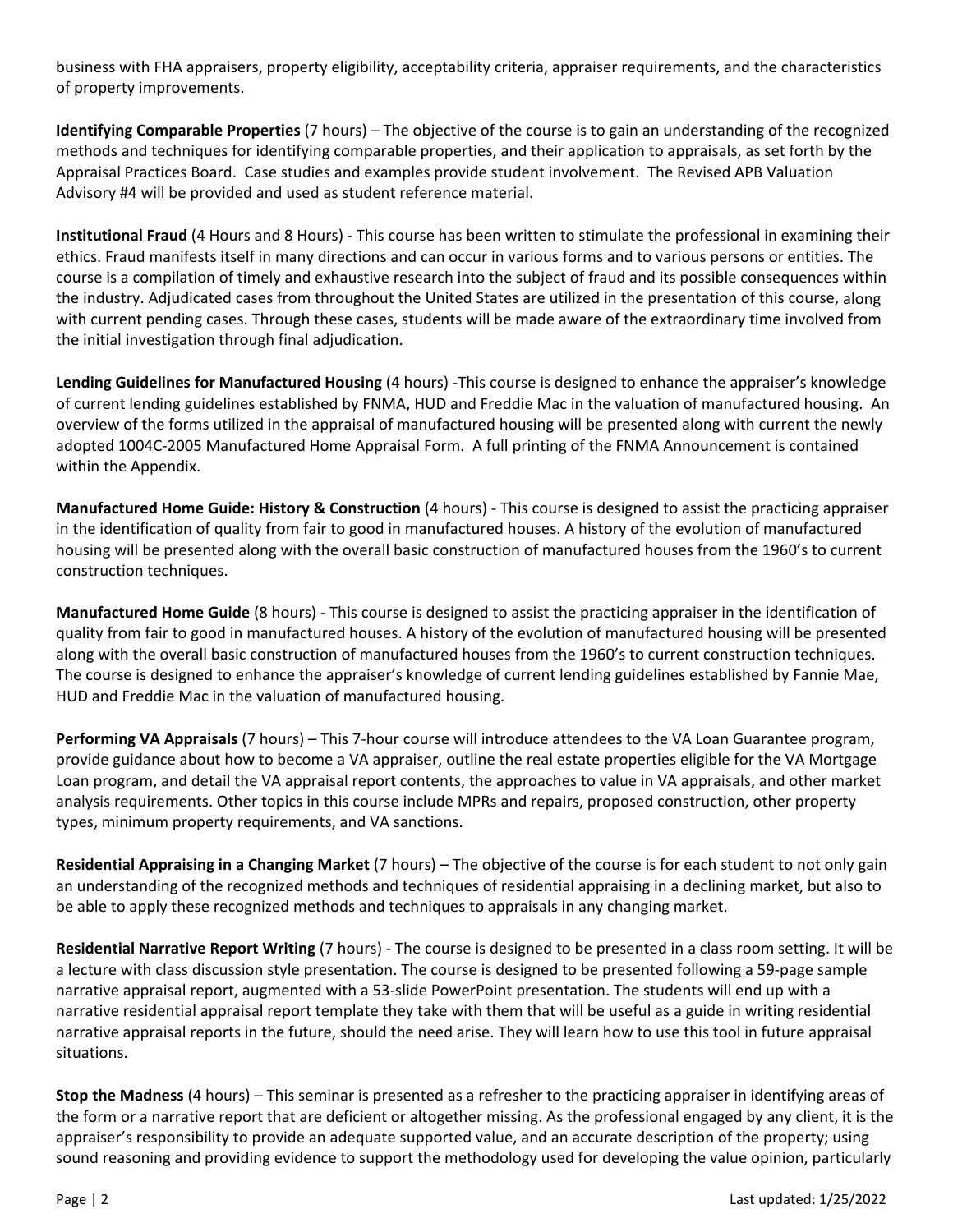in cases that are not covered by Fannie Mae guidelines. The material covered in this seminar is directed towards reports that may be wholesaled to Fannie Mae or retained by any client in a portfolio – but employs the Fannie Mae guidelines as part of their requirements.

**Understanding Appraising Subdivisions** (4 hours) ‐This course is designed to teach appraisers how to analyze, investigate, understand, present and appraise subdivisions. After taking this course, real estate appraisers should understand the qualifications needed to perform these type assignments, and they should gain the necessary knowledge to guide them through the appraisal process to appraise subdivisions provided they are competent to perform them. Since subdivisions are a form of land appraisal, and since they involve the development of land in various stages, these assignments can be complex. Subdivisions appraisal assignments can involve the appraisal of land as a "what if" type of assignment whereby values are projected into the future based on a consideration of the client. They can be partially engineered, partially recorded, partially finished, or totally finished lots. This course will teach students how to recognize these various statuses and will teach them when land in a subdivision must be discounted to a present value.

**Understanding Highest and Best Use** (7 hours) **‐** The objectives of this seminar are to teach appraisers how to make relevant decisions regarding the determination of Highest & Best Use. Further, it will teach those in attendance how to analyze different situations with different types of properties and how to proceed with a Highest & Best Use analysis for each type. Appraisers should be able to broaden their appraisal practice after taking this seminar. Since Highest & Best Use is a primary consideration in performing real estate appraisals, it is important that all appraisers become familiar with the techniques, methods and principles to be utilized in making the estimate of Highest & Best Use. After taking this course, students should be able to employ the necessary methods to make an accurate determination of Highest & Best Use.

**Understanding Leases** (4 hours) **‐** After taking this course, students should have a good understanding of leases, how they are used, the effect of leases on property value, and they should understand the different types of leases. It should assist students in taking more intense courses of income property appraising, and it should enlighten the residential appraiser about leases and their effect on residential property value.

**Understanding the Message** (4 hours) ‐ Appraisal reports have become fairly complex over the years, with more information on more aspects than ever before. No wonder the possibility of conflicting messages exist in this hurry up world of get it done, get more done and do another. This course was developed to help students of appraisal valuation develop and finesse their skills and write a consistent, understandable message.

**1.5C Residential Analysis for Small Income Property Appraisals** (8 Hours) – This course is designed as an extension of capitalization and techniques as used by residential appraisers. Students will learn more about income capitalization and the compound interest concepts, including the six functions of a dollar. A review of the appraisal process and the basic principles will focus on the related study of small residential income.

**6.0 Introduction to Historic Appraising** (15 Hours) – This course is designed for appraisers, lenders, real estate agents and homeowners interested in historic buildings. This course will discuss local preservations ordinances and the National Register of Historic Places. **This course can only be instructed by John S. Marrazzo, IFAS.**

**6.0A Introduction to Historic Appraising** (8 Hours) – This course is designed for appraisers, lenders, real estate agents and homeowners interested in historic buildings. This course will discuss local preservations ordinances and the National Register of Historic Places. **This course can only be instructed by John S. Marrazzo, IFAS.**

**6.7 The Cost Approach to Residential Properties** (7 hours) ‐ This 1 day course is a comprehensive overview of the cost approach to value including basic cost approach theory and principles along with all aspects of depreciation. Detailed instruction in the use of the Marshall & Swift Residential Cost Manual includes two actual case studies that are completed by the student in class.

**11.8a Calculating Gross Living Area Using ANSI Standards** (4 Hours) – This seminar describes the methods that will standardize the calculation process and enable the users of this information to obtain accurate and reproducible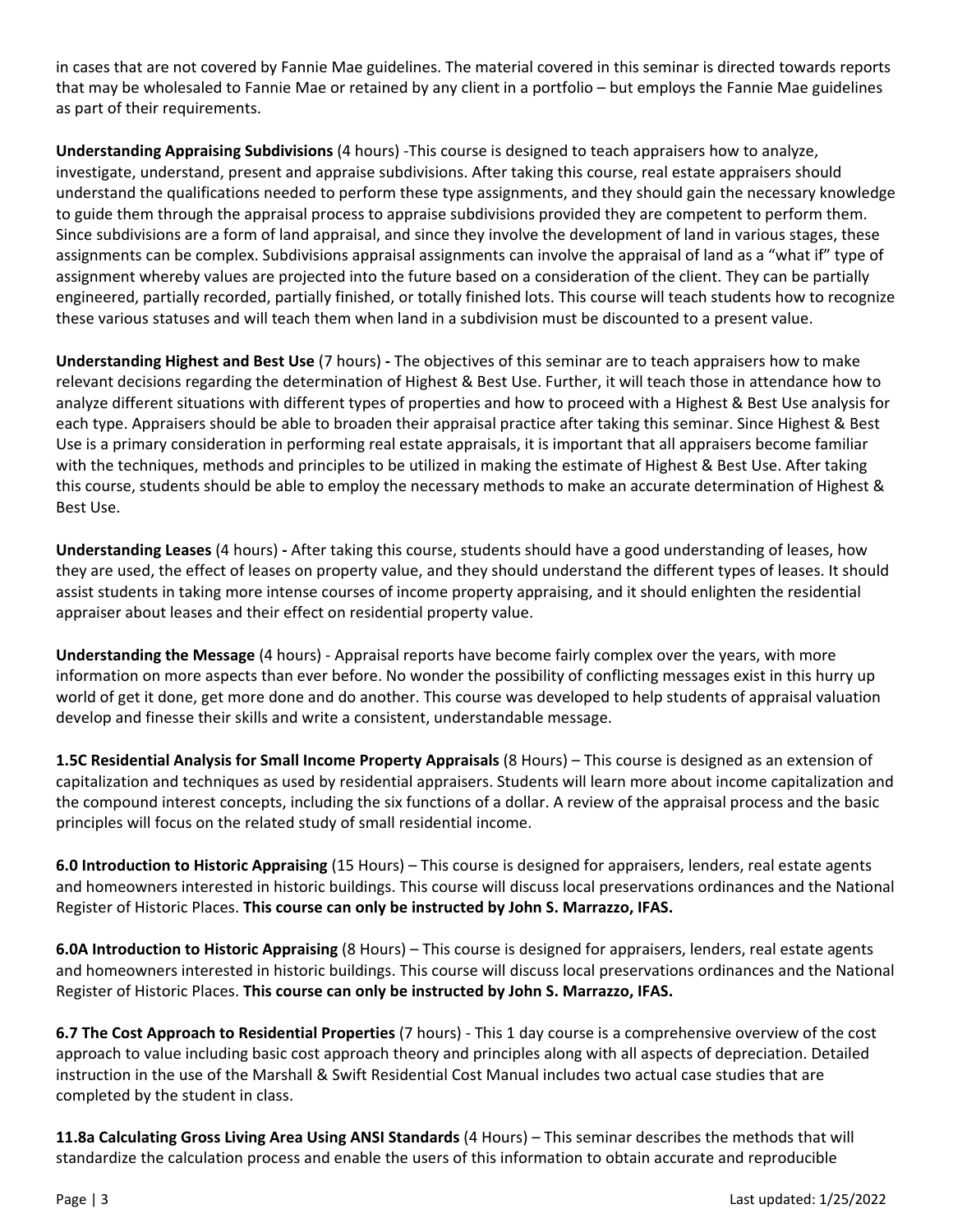measurements for the total gross living area of residential properties. The appraiser will learn how to treat the finished areas above and below the grade, finished living areas above the garage, and the unfinished areas within the structure. ANSI Standards will allow appraisers and organizations to agree and cooperate in communicating these square footage quantities to users of this information.

**13.0A Pennsylvania Law** (2 Hours) – This 2‐hour course provides a detailed overview of Pennsylvania appraisal law.

**16.3A Gramm‐Leach‐Bliley Act** (2 Hours) – This seminar will cover the Privacy Provision of the Gramm‐Leach‐Bliley Act and how it applies to the appraiser. It will discuss background, definitions, disclosure requirements and non-public personal information. *Please note that this course is not available for appraisal credit.*

**19.1 An Appraiser's Guide to Environmental Issues** (7 hours) – This course will teach the student how to perform a physical inspection with a well‐developed eye for recognizing potential environmental problems, to instruct the student on the correct methodology and how to effectively communicate his/her findings on both residential and commercial properties.

**ASA National Courses** – ASA multi‐day continuing education courses with an exam

**Allocating Components in Going Concern Appraisals** (27 hours with exam, 24 hours without) – This three and a half day course introduces the participant to the concept of appraising real estate properties with a business component, such as car washes and motels. It is a thorough, hands-on learning experience designed to provide the experienced appraiser the knowledge and understanding needed to perform going concern valuations with the focus on allocating/segregating the components and determining their effect on value as required by USPAP. This course presents a clear understanding of going concern valuations and offers resolve to current misrepresentations surrounding the issue. The participants will be introduced to a new set of rules to determine which property types qualify as going concern valuations and which do not. Previously written methodologies and techniques dealing with the segregation and allocation of values will be examined and discussed. After taking this course, real estate appraisers will gain a better understanding of the appropriate methods, techniques, and procedures for *allocating* or *valuing* the diverse components of a going concern valuation.

**Going Concern Appraising for Real Estate Appraisers Case Studies** (24 hours with exam, 22 hours without) ‐ This 3‐day course introduces the real estate appraiser to the basics of appraising real estate properties with a business component also known as going concerns. Examples include fueling stations/c‐stores/car washes, senior housing, and lodging properties. These properties are single location free standing real estate based operations. As real estate appraisers this course teaches how to appraise the going concern, it does *not* teach how to appraise a business or the business component.

Using case studies participants will walk away with a useable overview and basic understanding of what is needed to know how these particular property types are appraised. All three approaches will be presented; however, little time will be spent on the cost approach as it is assumed attendees are conversant in its application. The focus will be on the income approach, with secondary consideration to the sales comparison approach.

**Appraisal Foundation Courses** – Courses developed and owned by the Appraisal Foundation

**2020‐2021 National USPAP Update** (7 hours) – This course is designed to review professional standards, ethics and updates to the Uniform Standards of Professional Appraisal Practice.

**2020‐2021 National USPAP Update for Mass Appraisals** (7 hours) – This course focuses on changes to USPAP for 2018‐19 and on appraisal issues that affect daily appraisal practice. It is unique in that the Course is developed by The Appraisal Foundation and is revised on a periodic basis to stay current with the latest edition of USPAP. This 7‐Hour course for Mass Appraisal is deemed equivalent to the *7‐Hour National USPAP Update Course*. However, be sure to check with your state regulatory agency regarding any additional requirements.